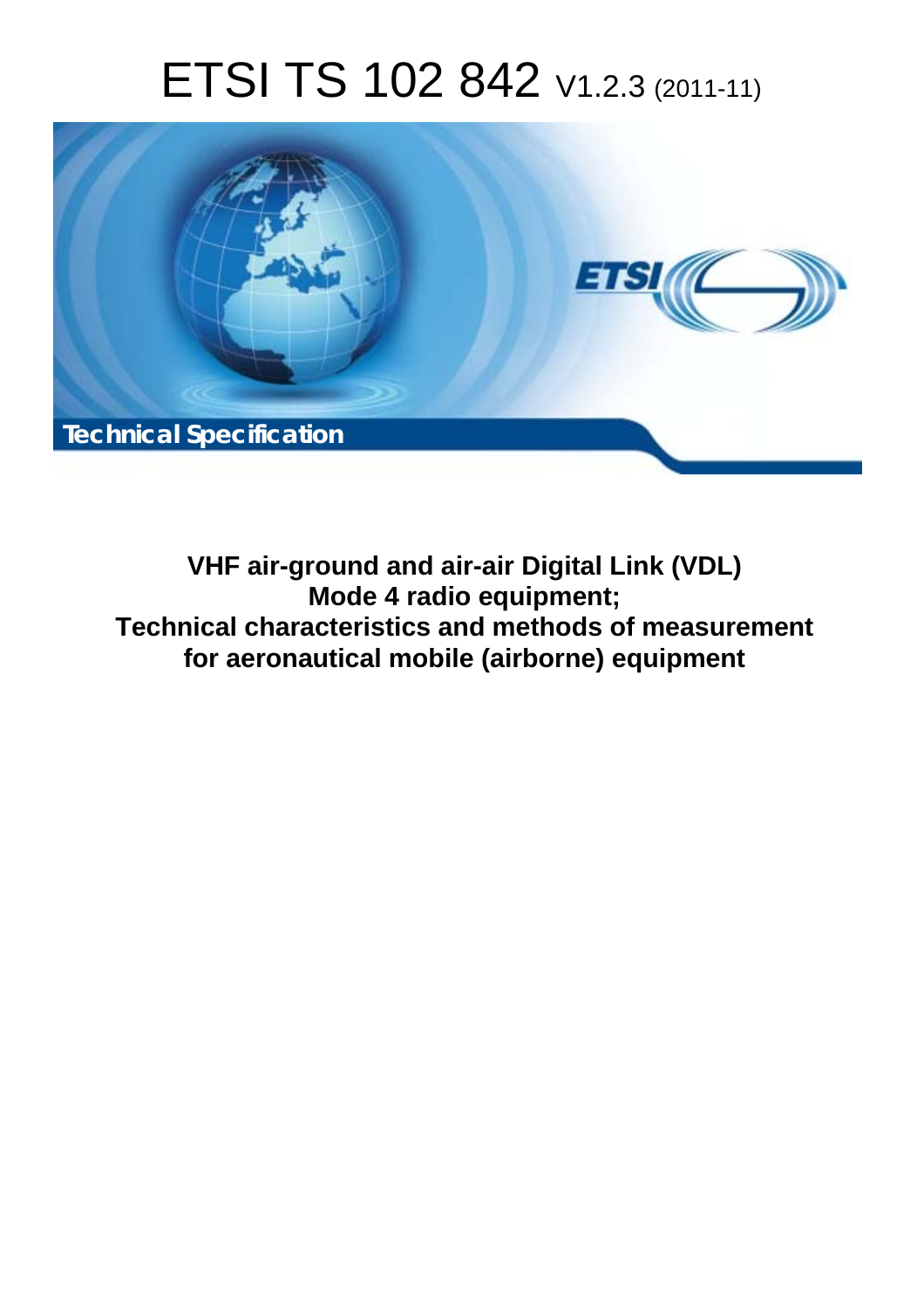Reference RTS/AERO-00015

Keywords aeronautical, digital, radio, testing, VHF

#### *ETSI*

#### 650 Route des Lucioles F-06921 Sophia Antipolis Cedex - FRANCE

Tel.: +33 4 92 94 42 00 Fax: +33 4 93 65 47 16

Siret N° 348 623 562 00017 - NAF 742 C Association à but non lucratif enregistrée à la Sous-Préfecture de Grasse (06) N° 7803/88

#### *Important notice*

Individual copies of the present document can be downloaded from: [http://www.etsi.org](http://www.etsi.org/)

The present document may be made available in more than one electronic version or in print. In any case of existing or perceived difference in contents between such versions, the reference version is the Portable Document Format (PDF). In case of dispute, the reference shall be the printing on ETSI printers of the PDF version kept on a specific network drive within ETSI Secretariat.

Users of the present document should be aware that the document may be subject to revision or change of status. Information on the current status of this and other ETSI documents is available at <http://portal.etsi.org/tb/status/status.asp>

If you find errors in the present document, please send your comment to one of the following services: [http://portal.etsi.org/chaircor/ETSI\\_support.asp](http://portal.etsi.org/chaircor/ETSI_support.asp)

#### *Copyright Notification*

No part may be reproduced except as authorized by written permission. The copyright and the foregoing restriction extend to reproduction in all media.

> © European Telecommunications Standards Institute 2011. All rights reserved.

DECT<sup>™</sup>, PLUGTESTS<sup>™</sup>, UMTS<sup>™</sup> and the ETSI logo are Trade Marks of ETSI registered for the benefit of its Members. **3GPP**TM and **LTE**™ are Trade Marks of ETSI registered for the benefit of its Members and of the 3GPP Organizational Partners.

**GSM**® and the GSM logo are Trade Marks registered and owned by the GSM Association.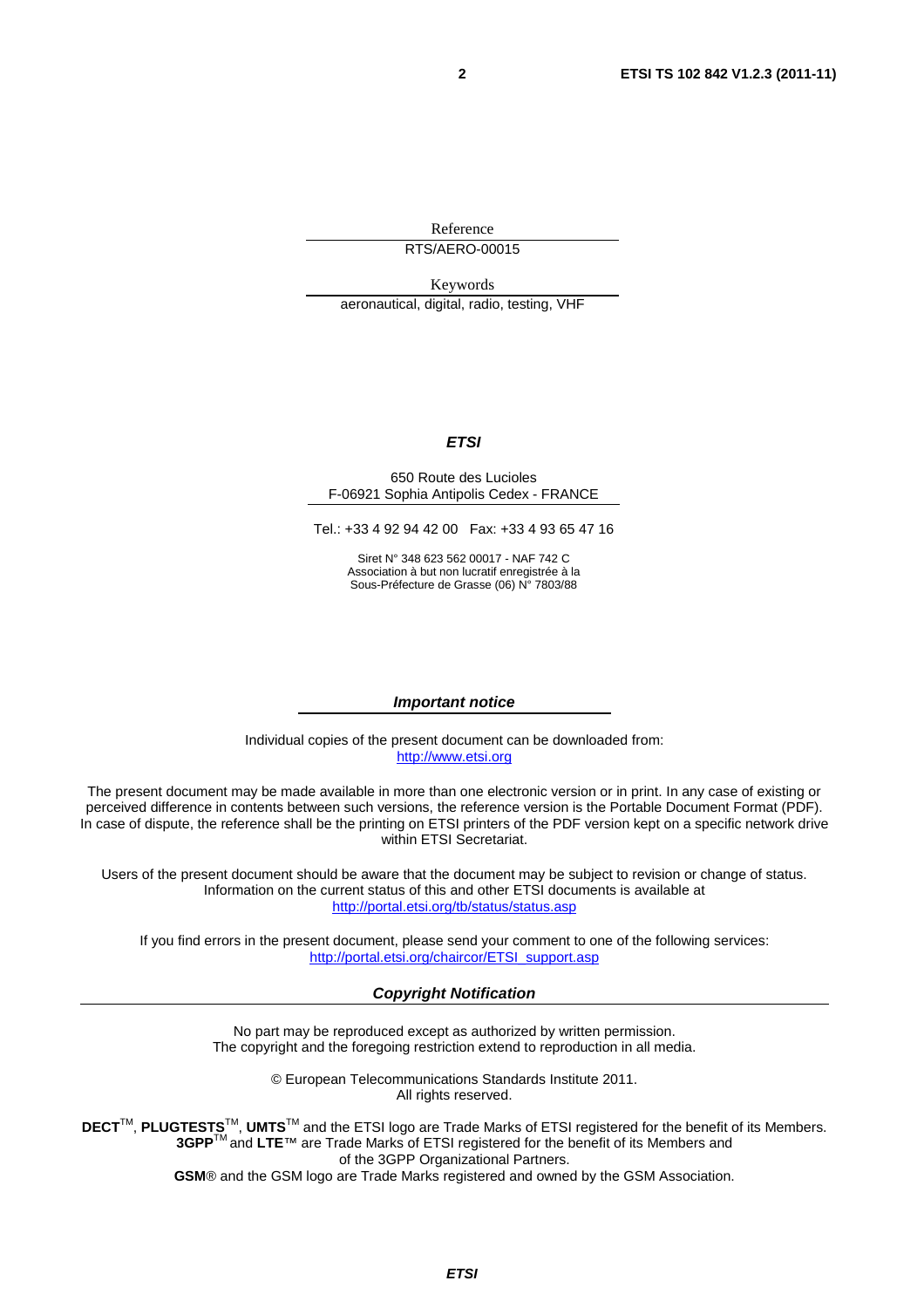# Contents

| -1             |                               |  |
|----------------|-------------------------------|--|
| 2              |                               |  |
| 2.1            |                               |  |
| 2.2            |                               |  |
| 3              |                               |  |
| 3.1            |                               |  |
| 3.1.1          |                               |  |
| 3.1.2          |                               |  |
| 3.1.3          |                               |  |
| 3.2            |                               |  |
| $\overline{4}$ |                               |  |
| 4.1            |                               |  |
| 4.2            |                               |  |
| 4.3            |                               |  |
| 5              |                               |  |
| 5.1            |                               |  |
|                | <b>Annex A (informative):</b> |  |
|                |                               |  |
|                |                               |  |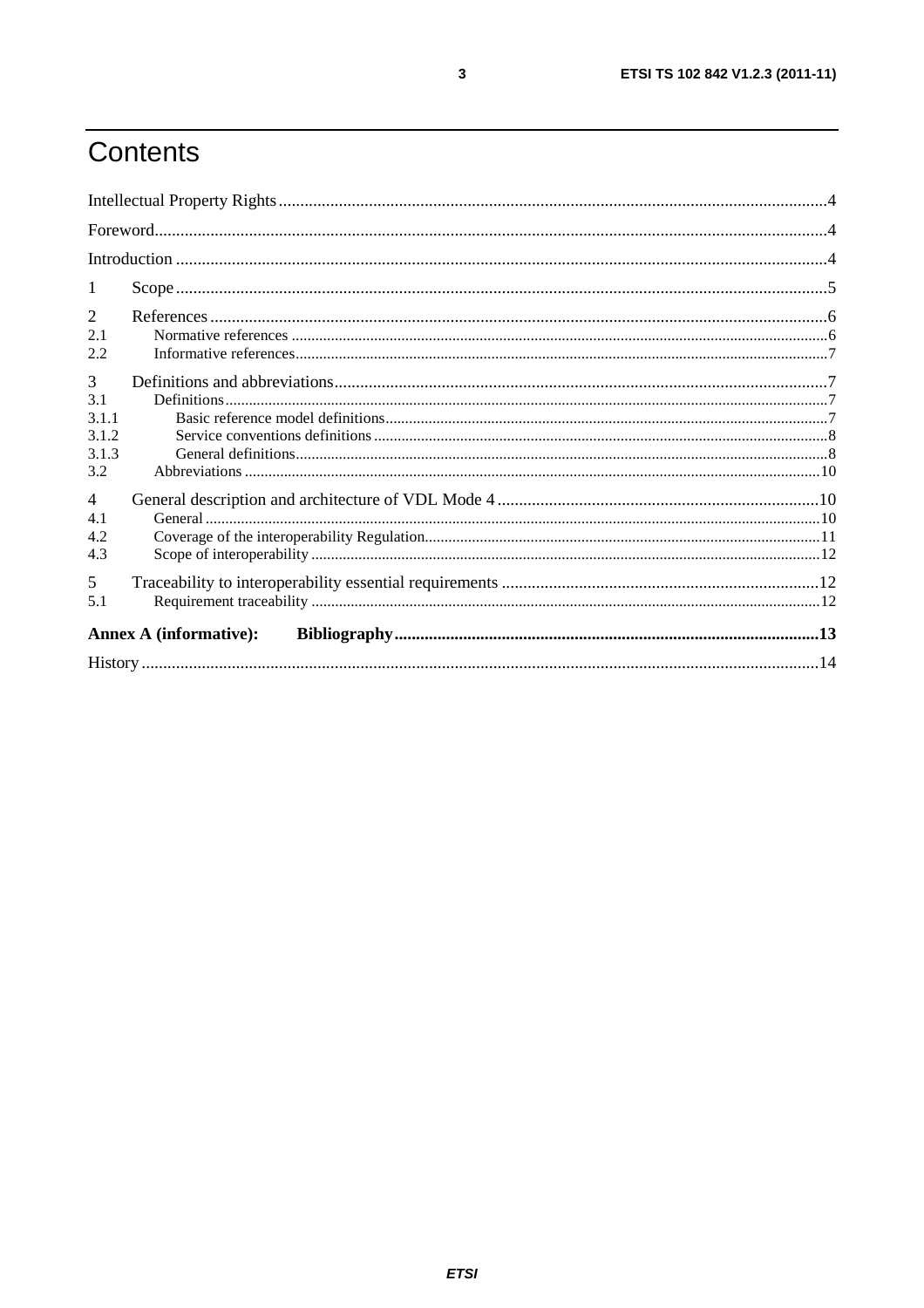IPRs essential or potentially essential to the present document may have been declared to ETSI. The information pertaining to these essential IPRs, if any, is publicly available for **ETSI members and non-members**, and can be found in ETSI SR 000 314: *"Intellectual Property Rights (IPRs); Essential, or potentially Essential, IPRs notified to ETSI in respect of ETSI standards"*, which is available from the ETSI Secretariat. Latest updates are available on the ETSI Web server [\(http://ipr.etsi.org](http://webapp.etsi.org/IPR/home.asp)).

Pursuant to the ETSI IPR Policy, no investigation, including IPR searches, has been carried out by ETSI. No guarantee can be given as to the existence of other IPRs not referenced in ETSI SR 000 314 (or the updates on the ETSI Web server) which are, or may be, or may become, essential to the present document.

### Foreword

This Technical Specification (TS) has been produced by ETSI Technical Committee Aeronautics (AERO).

The present document is accompanied by an equivalent ground-based standard, EN 301 842-1 [i.5], EN 301 842-2 [i.6], EN 301 842-3 [i.7], EN 301 842-4 [i.8] and TS 101 535 [i.9], covering the VHF air-ground Data Link (VDL) Mode 4 radio equipment; Technical characteristics and methods of measurement for ground-based equipment.

- NOTE 1: Minimum Operational Performance Specifications (MOPS) are also being developed for VDL Mode 4. EUROCAE have previously published Interim MOPS for VDL Mode 4 [7] which are a sub-set of EN 302 842-1 [3], parts 2 [4], 3 [5] and 4 [6]. EN 302 842-1 [3] parts 2 [4], 3 [5] and 4 [6] complies with the requirements of EC Mandate M/318 [i.10].
- NOTE 2: Following the decision taken at the ICAO Aeronautical Communication Panel's WG/M (Bangkok, February 2011), it remains to be seen if ICAO Annex 10 Vol III will be amended changing the recommended tuning frequency range from 108-117,975 MHz to 112-117,975 MHz. The present deliverable will be updated accordingly if the amendment is accepted and made publicly available.

# Introduction

The present document states the technical specifications for Very High Frequency (VHF) Digital Link (VDL) Mode 4 aeronautical mobile (airborne) radio transmitters, transceivers and receivers for air-ground and air-air communications operating in the VHF band, using Gaussian Filtered Frequency Shift Keying (GFSK) modulation with 25 kHz channel spacing and capable of tuning to any of the 25 kHz channels from 118,000 MHz to 136,975 MHz as defined in ICAO VDL SARPs [2].

The present document may be used to produce tests for the assessment of the performance of the equipment. The performance of the equipment submitted for type testing should be representative of the performance of the corresponding production model.

The present document has been written on the assumption that:

- the type test measurements will be performed only once, in an accredited test laboratory, and the measurements will be accepted by the various authorities in order to grant type approval;
- if equipment available on the market is required to be checked it may be tested in accordance with the methods of measurement specified in the present document or a documented alternative approved by the certifying authority;
- equipment complies with EN 302 842-1 [3].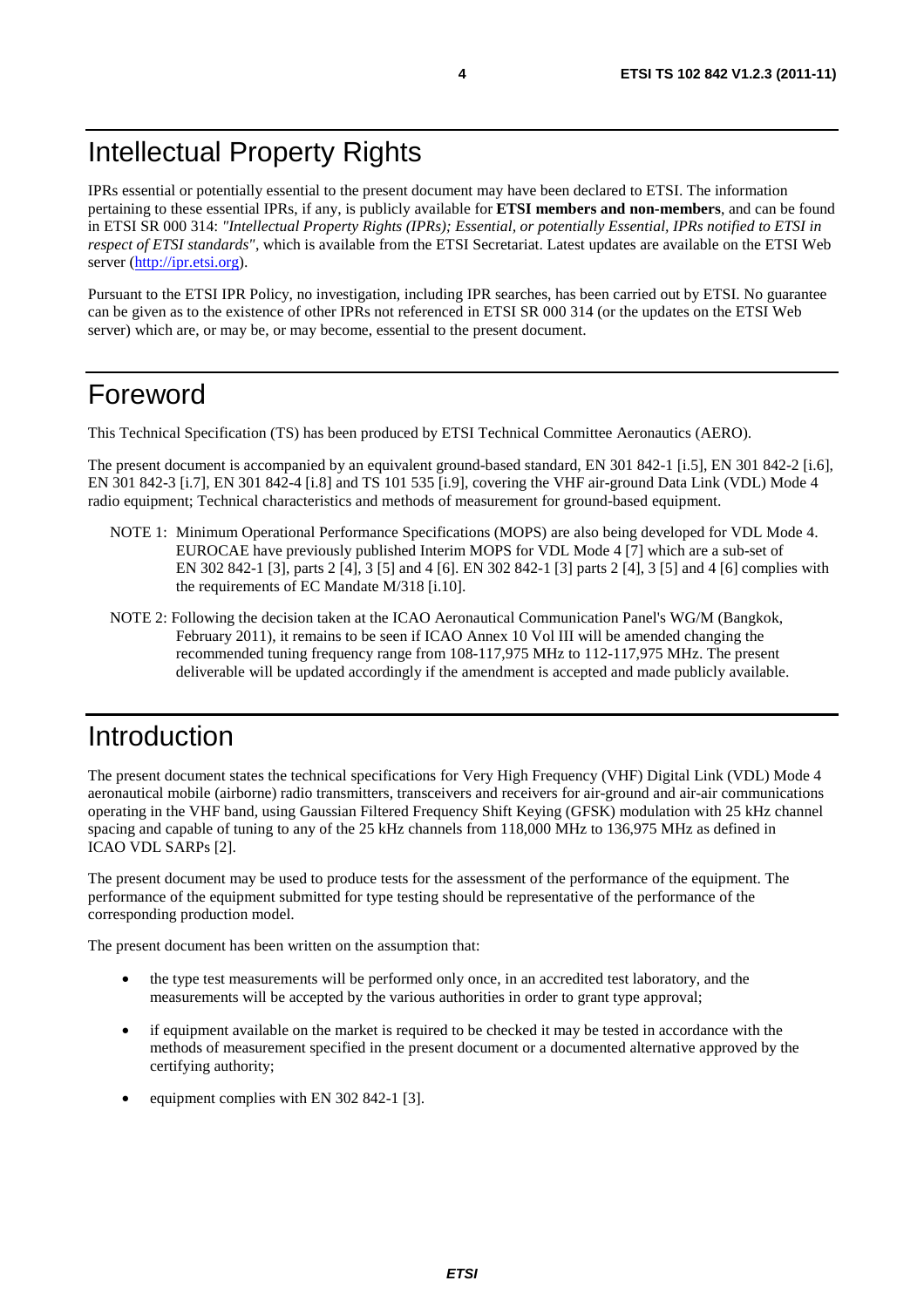### 1 Scope

The present document applies to the following radio equipment types:

• Very High Frequency (VHF) Digital Link (VDL) Mode 4 aeronautical mobile (airborne) radio transmitters, transceivers and receivers for air-ground and air-air communications operating in the VHF band, using Gaussian Filtered Frequency Shift Keying (GFSK) modulation with 25 kHz channel spacing and capable of tuning to any of the 25 kHz channels from 118,000 MHz to 136,975 MHz as defined in ICAO VDL SARPs [2].

The present document provides part 5 of the technical specifications.

The present document is designed to ensure that equipment certified to it will be compatible with the relevant ICAO VHF Digital Link (VDL) Standards and Recommended Practices (SARPs) [2] and VDL Mode 4 Technical Manual (TM) [1].

Manufacturers should note that in future the tuning range for the transmitter may also cover any 25 kHz channel from 112,000 MHz to 117,975 MHz and the receiver(s) may cover any 25 kHz channel from 108,000 MHz to 117,975 MHz.

The present document applies to "aeronautical mobile (airborne and in some cases ground vehicles)" equipment which will hereinafter be referred to as "mobile" equipment.

The present document does not give a presumption of conformity related to maintenance requirements, safety, civil/military coordination or environmental constraints.

NOTE: For these ERs, please refer to the Air Navigation Service Provider (ANSP) procedures.

The scope of the present document is limited to mobile stations. The equivalent technical specification for ground stations is EN 301 842-1 [i.5], EN 301 842-2 [i.6], EN 301 842-3 [i.7], EN 301 842-4 [i.8] and TS 101 535 [i.9].

The VDL Mode 4 system provides digital communication exchanges between aircraft and ground-based systems and other aircraft supporting surveillance and communication applications. The supported modes of communication include:

- broadcast and point-to-point communication;
- broadcast services including Automatic Dependent Surveillance Broadcast (ADS-B), Traffic Information Service - Broadcast (TIS-B) and Flight Information Service - Broadcast (FIS-B) capabilities;
- air-air and ground-air services;
- operation without ground infrastructure.

The present document is derived from the specifications:

- VDL Mode 4 standards produced under the auspices of the International Civil Aviation Organization (ICAO) [1] and [2];
- Other relevant standards as defined in clause 2.

It is envisaged that manufacturers may provide equipment supporting:

- broadcast services only;
- point-to-point services only;
- both broadcast and point-to-point services.

The present document includes:

- clause 2 provides references to relevant documents;
- clause 3 provides general definitions, abbreviations and symbols used;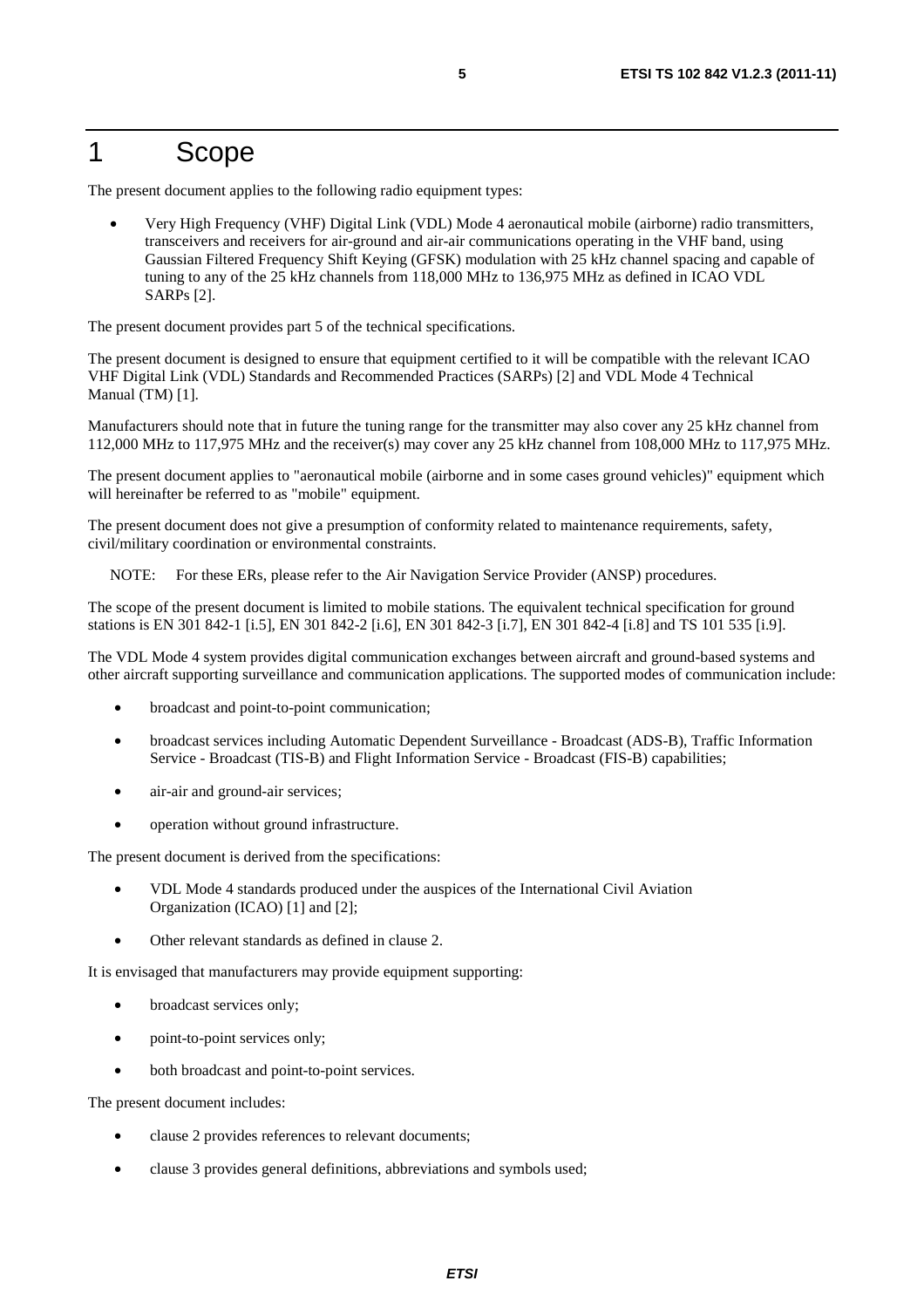- clause 4 refers to a general description and architecture of VDL Mode 4 contained in EN 302 842-2 [4];
- clause 5 provides tables tracing technical requirements specifications applicable to the interoperability Regulation [i.3];
- annex A provides a Bibliography;
- a document history.

#### **Mandating and recommendation phrases**

a) **"Shall"**

The use of the word "Shall" indicates a mandated criterion; i.e. compliance with the particular procedure or specification is mandatory and no alternative may be applied.

b) **"Should"**

The use of the word "Should" (and phrases such as "It is recommended that...", etc.) indicate that though the procedure or criterion is regarded as the preferred option, alternative procedures, specifications or criteria may be applied, provided that the manufacturer, installer or tester can provide information or data to adequately support and justify the alternative.

### 2 References

References are either specific (identified by date of publication and/or edition number or version number) or non-specific. For specific references, only the cited version applies. For non-specific references, the latest version of the reference document (including any amendments) applies.

Referenced documents which are not found to be publicly available in the expected location might be found at <http://docbox.etsi.org/Reference>.

NOTE: While any hyperlinks included in this clause were valid at the time of publication ETSI cannot guarantee their long term validity.

#### 2.1 Normative references

The following referenced documents are necessary for the application of the present document.

| $[1]$             | ICAO Doc. 9816 - AN/448 (First Edition 2004): "Manual on VHF Digital Link (VDL) Mode 4,<br>Part 2, Detailed Technical Specifications".                                                                                                                        |
|-------------------|---------------------------------------------------------------------------------------------------------------------------------------------------------------------------------------------------------------------------------------------------------------|
| $\lceil 2 \rceil$ | ICAO Annex 10 to the Convention on International Civil Aviation: "Aeronautical<br>Telecommunications, Volume III: Communication Systems, Part I: Digital Data Communication<br>Systems, Chapter 6".                                                           |
| $\lceil 3 \rceil$ | ETSI EN 302 842-1 (V1.2.2): "VHF air-ground and air-air Digital Link (VDL) Mode 4 radio<br>equipment; Technical characteristics and methods of measurement for aeronautical mobile<br>(airborne) equipment; Part 1: Physical layer".                          |
| [4]               | ETSI EN 302 842-2 (V1.3.1): "VHF air-ground and air-air Digital Link (VDL) Mode 4 radio<br>equipment; Technical characteristics and methods of measurement for aeronautical mobile<br>(airborne) equipment; Part 2: General description and data link layer". |
| $\lceil 5 \rceil$ | ETSI EN 302 842-3 (V1.3.1): "VHF air-ground and air-air Digital Link (VDL) Mode 4 radio<br>equipment; Technical characteristics and methods of measurement for aeronautical mobile<br>(airborne) equipment; Part 3: Additional broadcast aspects".            |
| [6]               | ETSI EN 302 842-4 (V1.2.2): "VHF air-ground and air-air Digital Link (VDL) Mode 4 radio<br>equipment; Technical characteristics and methods of measurement for aeronautical mobile<br>(airborne) equipment; Part 4: Point-to-point functions".                |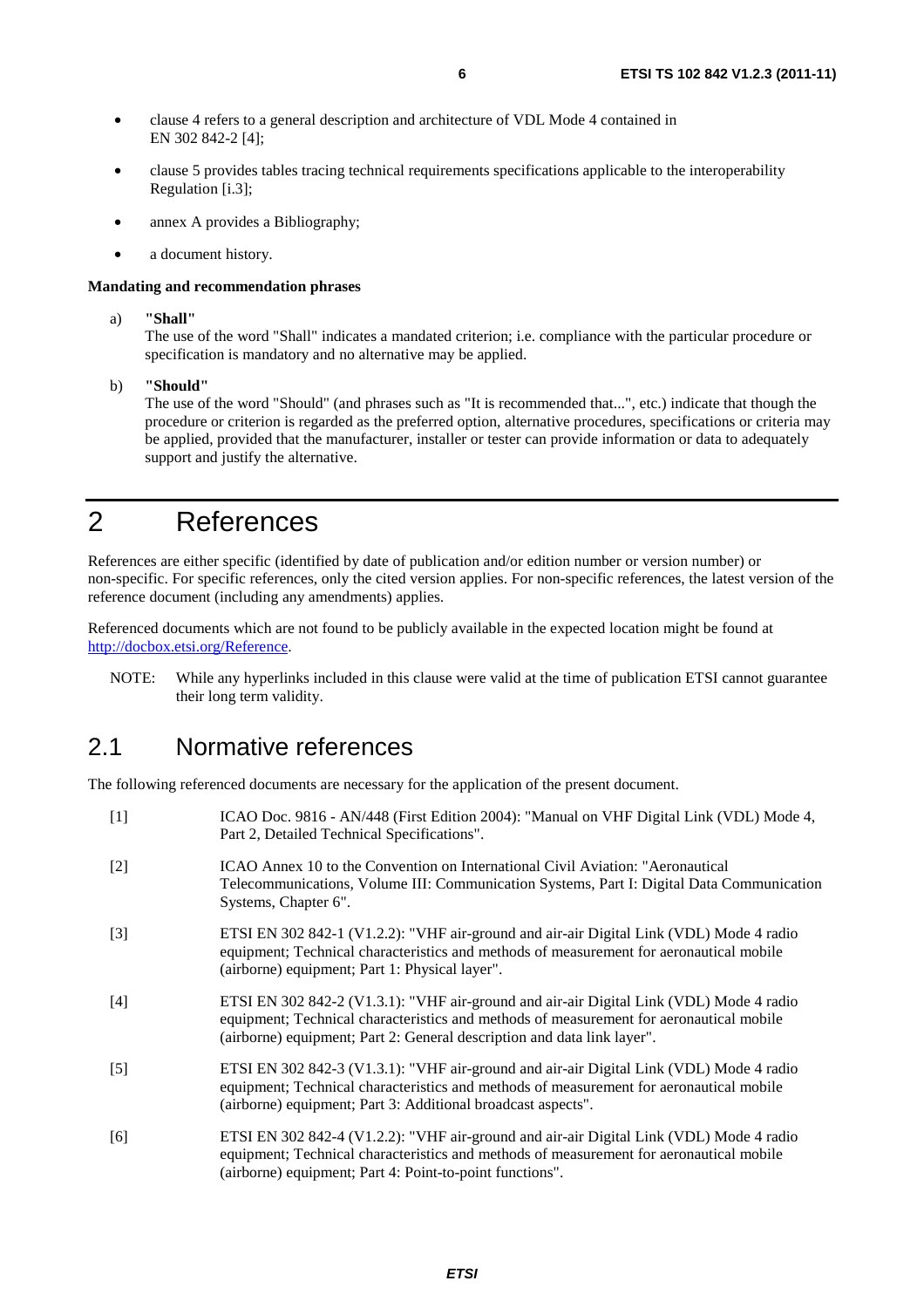### 2.2 Informative references

The following referenced documents are not necessary for the application of the present document but they assist the user with regard to a particular subject area.

| [i.1]   | ISO/IEC 7498-1 (1994): "Information technology - Open Systems Interconnection - Basic<br>Reference Model: The Basic Model".                                                                                                                                                |
|---------|----------------------------------------------------------------------------------------------------------------------------------------------------------------------------------------------------------------------------------------------------------------------------|
| [i.2]   | ISO/IEC 10731 (1994): "Information technology - Open Systems Interconnection - Basic<br>Reference Model - Conventions for the definition of OSI services".                                                                                                                 |
| [i.3]   | Regulation (EC) No 552/2004 of the European Parliament and of the Council of 10 March 2004 on<br>the interoperability of the European Air Traffic Management network (the interoperability<br>Regulation), OJ L 96, 31.03.2004 as amended by Regulation (EC) No 1070/2009. |
| $[1.4]$ | Void.                                                                                                                                                                                                                                                                      |
| [i.5]   | ETSI EN 301 842-1 (V.1.3.2): "VHF air-ground Digital Link (VDL) Mode 4 radio equipment;<br>Technical characteristics and methods of measurement for ground-based equipment; Part 1: EN for<br>ground equipment".                                                           |
| [i.6]   | ETSI EN 301 842-2 (V.1.6.1): "VHF air-ground Digital Link (VDL) Mode 4 radio equipment;<br>Technical characteristics and methods of measurement for ground-based equipment;<br>Part 2: General description and data link layer".                                           |
| [i.7]   | ETSI EN 301 842-3 (V.1.3.1): "VHF air-ground Digital Link (VDL) Mode 4 radio equipment;<br>Technical characteristics and methods of measurement for ground-based equipment;<br>Part 3: Additional broadcast aspects".                                                      |
| [i.8]   | ETSI EN 301 842-4 (V.1.2.2): "VHF air-ground Digital Link (VDL) Mode 4 radio equipment;<br>Technical characteristics and methods of measurement for ground-based equipment;<br>Part 4: Point-to-point functions".                                                          |
| [i.9]   | ETSI TS 101 535: "VHF air-ground Digital Link (VDL) Mode 4 radio equipment; Technical<br>characteristics and methods of measurement for ground-based equipment".                                                                                                           |
| [i.10]  | EC Mandate M/318: "Mandate to CEN/CENELEC/ETSI for standardization in the field of air<br>traffic management systems and Gallileo local components".                                                                                                                       |
|         |                                                                                                                                                                                                                                                                            |

# 3 Definitions and abbreviations

### 3.1 Definitions

#### 3.1.1 Basic reference model definitions

The present document is based on the concepts developed in the open systems interconnect basic reference model and makes use of the following terms defined in ISO/IEC 7498-1 [i.1]:

- layer;
- sublayer;
- entity;
- service;
- service access point;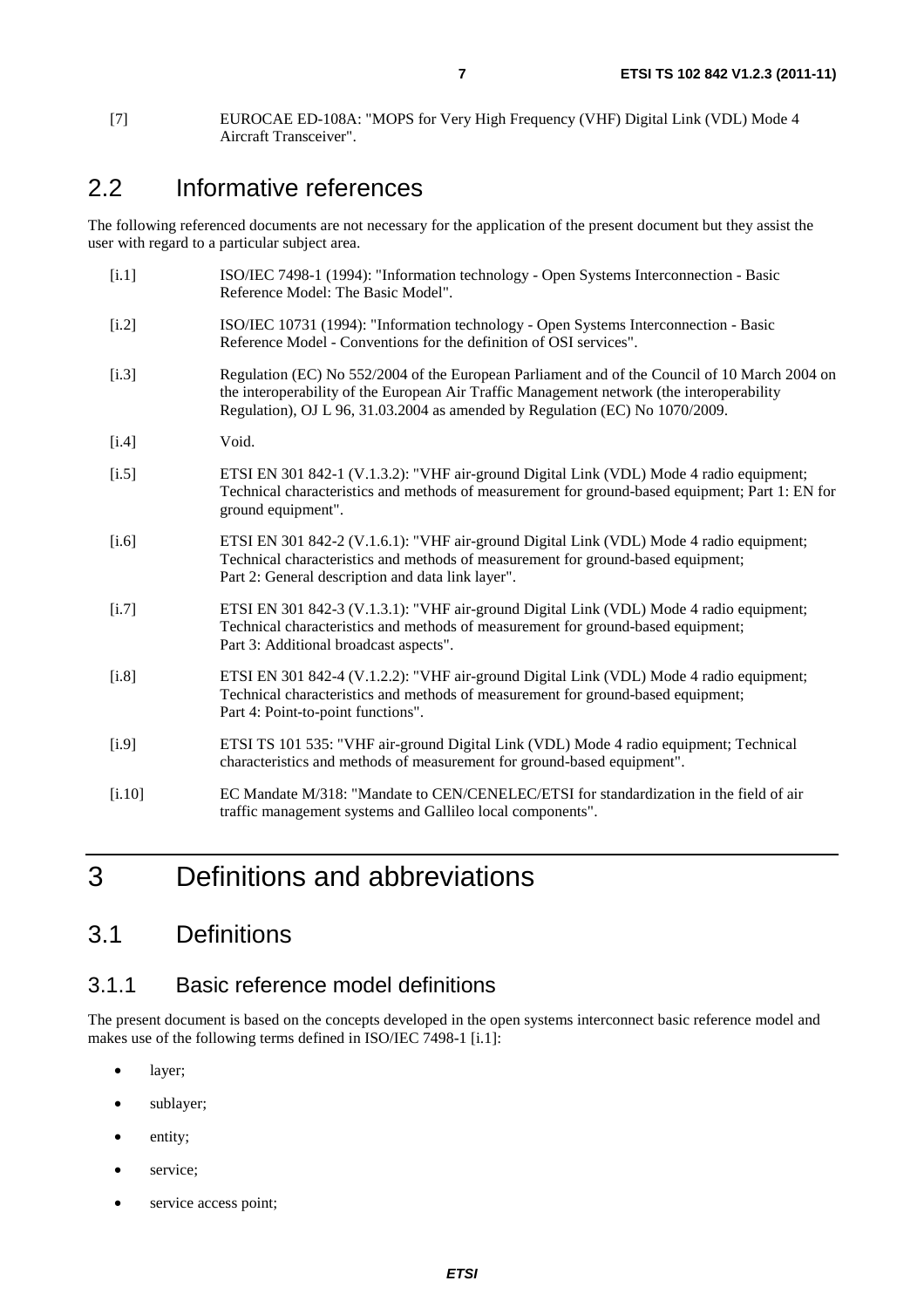- service data unit:
- physical layer;
- data link layer.

#### 3.1.2 Service conventions definitions

The present document makes use of the following terms defined in ISO/IEC 10731 [i.2]:

- service provider;
- service user;
- service primitive;
- request;
- indication:
- confirm.

#### 3.1.3 General definitions

For the purposes of the present document, the terms and definitions given in EN 302 842-1 [3], EN 302 842-2 [4] and the following apply:

**Aeronautical Mobile Service (AMS):** mobile service between aeronautical stations and aircraft stations, or between aircraft stations, in which survival craft stations may participate

**Automatic Dependent Surveillance - Broadcast (ADS-B):** surveillance application transmitting parameters, such as position, track and ground speed, via a broadcast mode data link for use by any air and ground users requiring it

NOTE: ADS-B is a surveillance service based on aircraft self-determination of position/velocity/time and automatic, periodic or random, broadcast of this information along with auxiliary data such as aircraft identity (ID), communications control parameters, etc. ADS-B is intended to support multiple high-level applications and associated services such as cockpit display of traffic information, traffic alert and collision avoidance functionality, enhanced traffic management in the air and on the ground, search and rescue support and others.

**Data Link Service (DLS) sublayer:** sublayer that resides above the VDL Mode 4 Specific Services (VSS) and the MAC sublayers

NOTE: The data link service (DLS) manages the transmit queue, creates and destroys data link entities (DLEs) for connection-oriented communications, provides facilities for the link management entity (LME) to manage the DLS, and provides facilities for connection-less communications.

**DLS system:** VDL system that implements the DLS and subnetwork protocols to carry Aeronautical Telecommunication Network (ATN) or other packets

**environmental profile:** range of environmental conditions under which equipment within the scope of the present document is required to comply with the provisions of the present document

**equipment:** constituent parts of the VDL Mode 4 system

**ground base station:** aeronautical station equipment, in the aeronautical mobile service, for use with an external antenna and intended for use at a fixed location

**ground station co-ordination:** co-ordination of transmissions from two or more ground stations using the UTC-minute time frame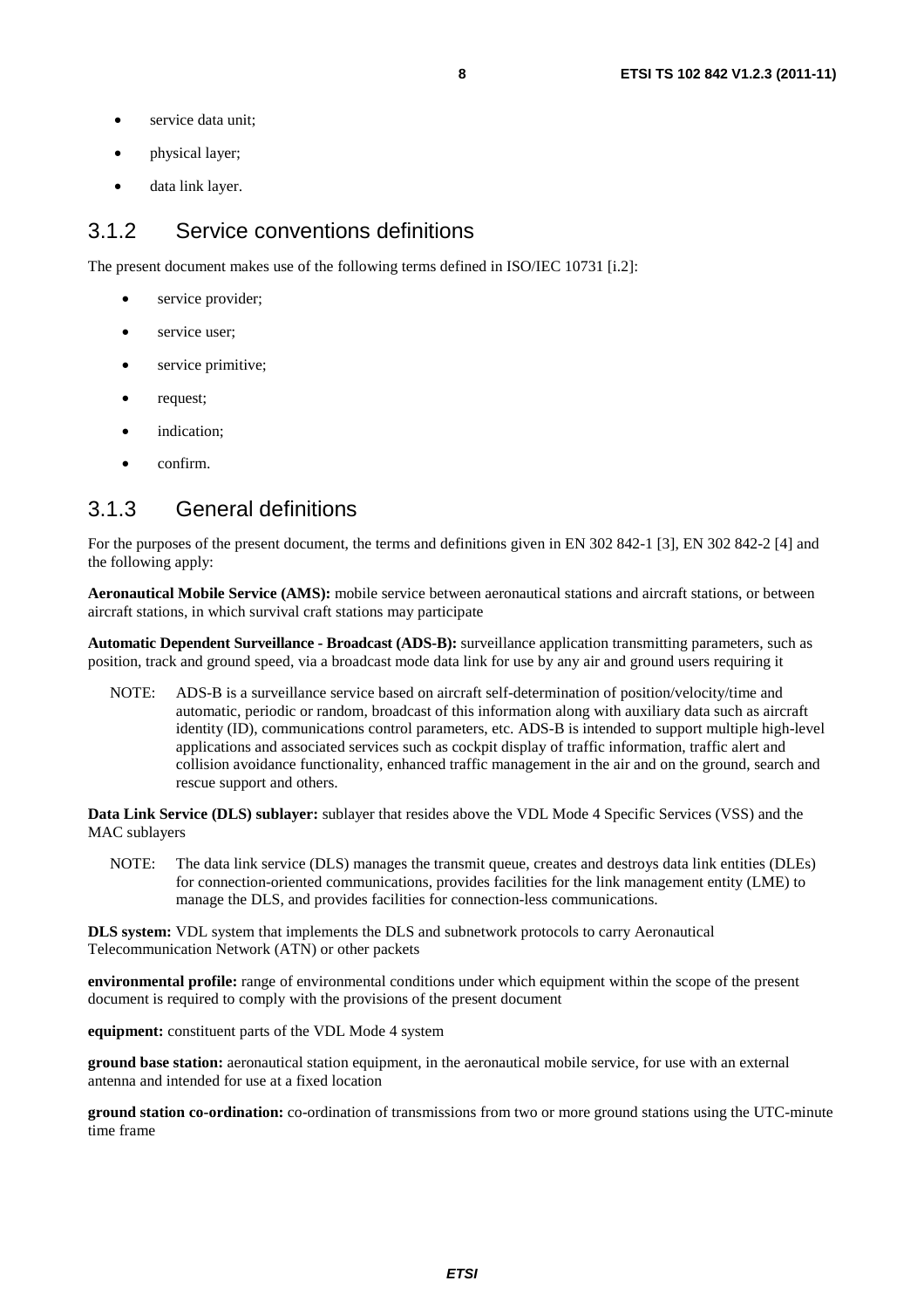**link:** connects a mobile DLE and a ground DLE and is uniquely specified by the combination of mobile DLS address and the ground DLS address

NOTE: A different subnetwork entity resides above every link endpoint.

**link establishment:** process by which two stations discover each other, determine to communicate with each other, decide upon the communication parameters, create a link and initialize its state before beginning communications

**link layer:** layer that lies immediately above the physical layer in the Open Systems Interconnection protocol model

NOTE: The link layer provides for the reliable transfer of information across the physical media. It is subdivided into the data link sublayer and the media access control sublayer.

**Link Management Entity (LME):** protocol state machine capable of acquiring, establishing, and maintaining a connection to a single peer system

NOTE: An LME establishes data link and subnetwork connections, "hands-off" those connections, and manages the media access control sublayer and physical layer. An aircraft LME tracks how well it can communicate with the ground stations of a single ground system. An aircraft VDL management entity (VME) instantiates an LME for each ground station that it monitors. Similarly, the ground VME instantiates an LME for each aircraft that it monitors. An LME is deleted when communication with the peer system is no longer viable.

**Media Access Control (MAC):** sublayer that acquires the data path and controls the movement of bits over the data path

**mobile:** radio equipment designed for installation into vehicles

**physical layer:** lowest level layer in the Open Systems Interconnection (OSI) protocol model

NOTE: The physical layer is concerned with only the transmission of binary information over the physical medium (e.g. VHF radio).

**primary time source:** normal operation timing mode in which a VDL Mode 4 station maintains time synchronization to Universal Co-ordinated Time (UTC) second to within a two-sigma value of 400 ns

**station:** VDL Mode 4 Specific Services (VSS)-capable entity

NOTE: A station may be either a mobile station or a ground station. A station is a physical entity that transmits and receives bursts over the RF interface (either air/ground (A/G) or air-to-air (A/A)) and comprises, at a minimum: a physical layer, media access control sublayer, and a unique VSS address. A station which is also a DLS station has the same address.

**subnetwork layer:** layer that establishes, manages, and terminates connections across a subnetwork

**synchronization burst (or "sync" burst):** VDL Mode 4 burst which announces, as a minimum, existence and position

NOTE: Ground stations announce existence, position, and the current time. Mobile stations lacking timing information can then derive the slot structure from ground synchronization bursts. Mobile stations lacking position information can derive position from both mobile and ground synchronization bursts. This periodic information is used in various ways including ADS-B, secondary navigation, and simplifying the LME algorithms.

**VDL Mode 4:** VHF data link using a Gaussian Filtered Frequency Shift Keying modulation scheme and self-organizing time division multiple access

**VDL Mode 4 Specific Services (VSS) sublayer:** sublayer that resides above the MAC sublayer and provides VDL Mode 4 specific access protocols including reserved, random and fixed protocols

**VDL Mode 4 station:** physical entity that transmits and receives VDL Mode 4 bursts over the RF interface (either A/G or air-to-air (A/A)) and comprises, as a minimum: a physical layer, Media Access Control sublayer and a VSS sublayer

NOTE: A VDL Mode 4 station may either be a mobile VDL Mode 4 station or a ground VDL Mode 4 station.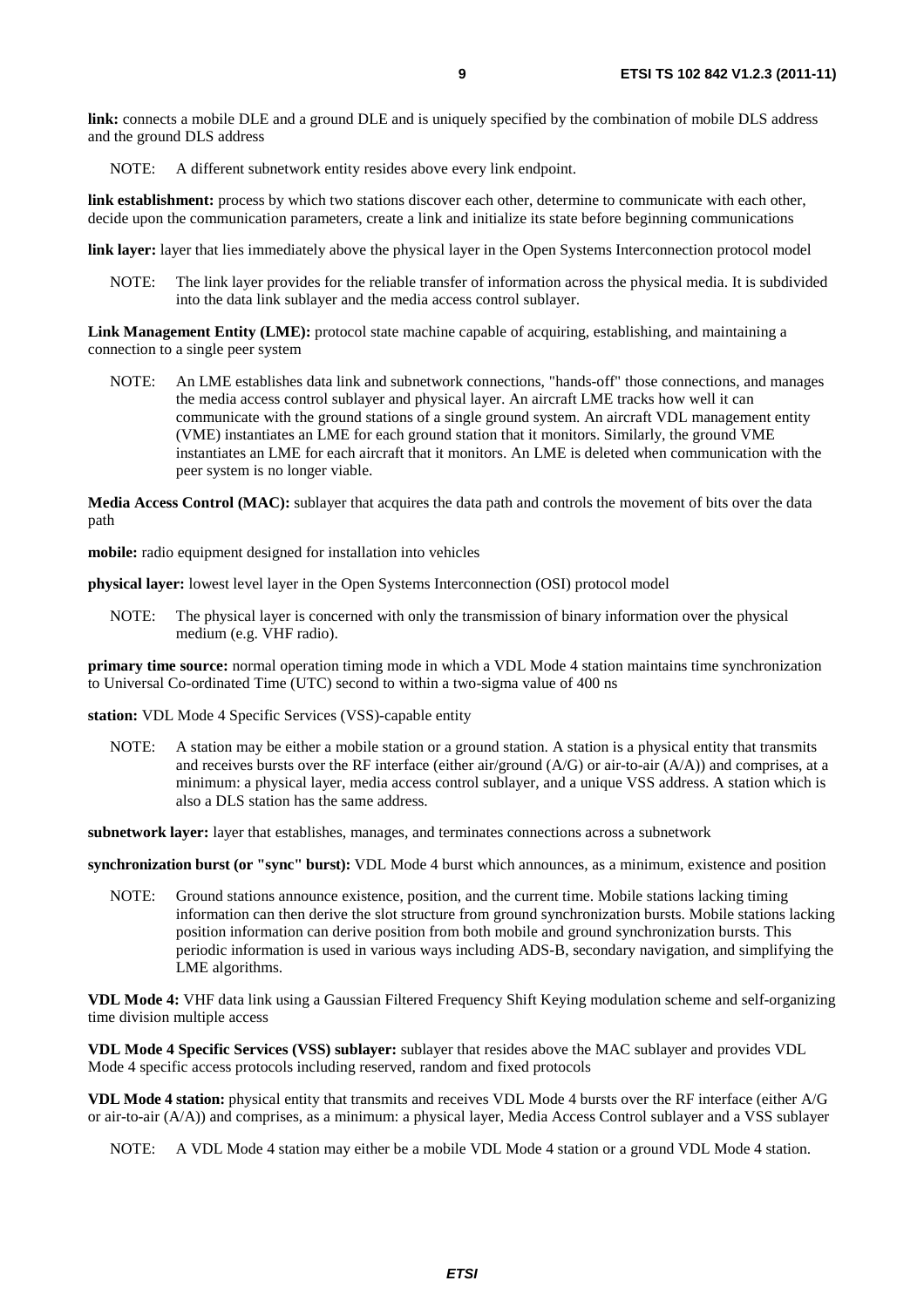**VSS user:** user of the VDL Mode 4 Specific Services

NOTE: The VSS user could be higher layers in the VDL Mode 4 Technical Manual or an external application using VDL Mode 4.

#### 3.2 Abbreviations

For the purposes of the present document, the following abbreviations apply:

| A/A         | Air-to-Air                                     |
|-------------|------------------------------------------------|
| A/G         | Air-to-Ground                                  |
| $ADS-B$     | Automatic Dependent Surveillance - Broadcast   |
| AMS         | Aeronautical Mobile Service                    |
| <b>ANSP</b> | Air Navigation Service Provider                |
| <b>ATN</b>  | <b>Aeronautical Telecommunication Network</b>  |
| <b>DLE</b>  | Data Link Entity                               |
| <b>DLS</b>  | Data Link Service                              |
| $FIS-B$     | <b>Flight Information Service - Broadcast</b>  |
| <b>GFSK</b> | Gaussian Filtered Frequency Shift Keying       |
| <b>ICAO</b> | International Civil Aviation Organization      |
| ID          | Identity                                       |
| <b>ISO</b>  | International Organization for Standardization |
| <b>LME</b>  | <b>Link Management Entity</b>                  |
| <b>MAC</b>  | Media Access Control                           |
| <b>MOPS</b> | Minimum Operational Performance Specifications |
| OSI         | Open Systems Interconnection                   |
| TIS-B       | <b>Traffic Information Service - Broadcast</b> |
| <b>UTC</b>  | Universal Co-ordinated Time                    |
| <b>VDL</b>  | <b>VHF Digital Link</b>                        |
| VDLM4       | VHF Digital Link Mode 4                        |
| <b>VHF</b>  | Very High Frequency                            |
| <b>VME</b>  | <b>VDL Management Entity</b>                   |
| VSS         | <b>VDL Mode 4 Specific Services</b>            |

# 4 General description and architecture of VDL Mode 4

#### 4.1 General

A description of VDL Mode 4, the communication services provided, the equipment classes, the structure of the standards material and guidance on equipment performance verification is provided in EN 302 842-2 [4], clause 4.

In most respects, the VDL Mode 4 mobile station follows the provisions of the ICAO standards material for VDL Mode 4. Within the ICAO standard, there are some requirements that apply explicitly only to ground stations. These are addressed in the accompanying documents EN 301 842-1 [i.5], EN 301 842-2 [i.6], EN 301 842-3 [i.7], EN 301 842-4 [i.8].

A number of other requirements will also not apply because of the assumed services provided by the mobile station.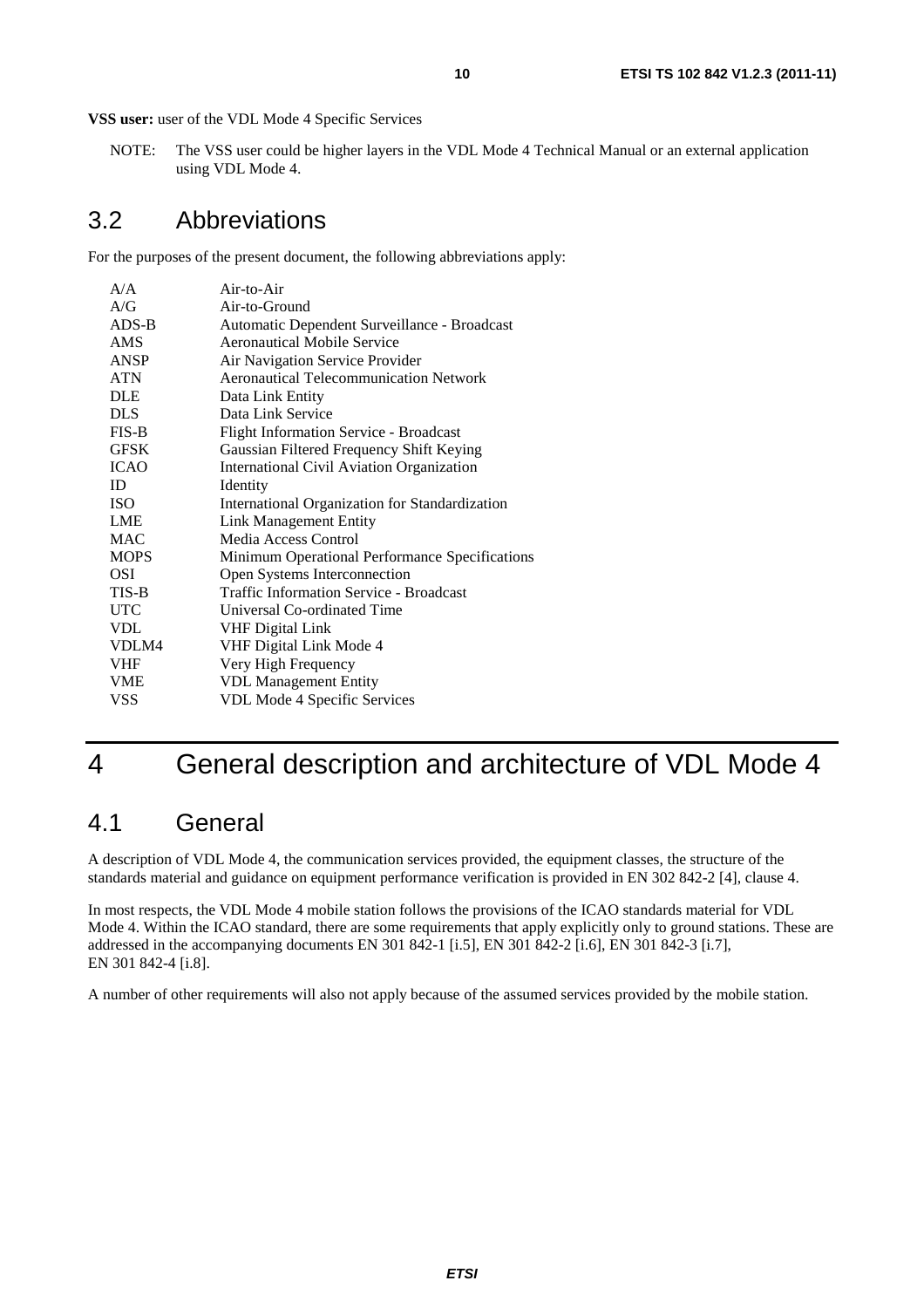### 4.2 Coverage of the interoperability Regulation

Table 4.1 indicates which of the essential requirements in the interoperability Regulation [i.3] are considered in the present document.

#### **Table 4.1: Coverage of the interoperability regulation**

**11**

| <b>Essential requirements Part A: General requirements</b> |                                                                                                            |                                                             |                     |                                                                                                                                                                                                                                                                                                                                                                                                                                                                                                                                     |  |  |
|------------------------------------------------------------|------------------------------------------------------------------------------------------------------------|-------------------------------------------------------------|---------------------|-------------------------------------------------------------------------------------------------------------------------------------------------------------------------------------------------------------------------------------------------------------------------------------------------------------------------------------------------------------------------------------------------------------------------------------------------------------------------------------------------------------------------------------|--|--|
| No.                                                        | <b>Title</b>                                                                                               | <b>Constituent level</b>                                    | <b>System level</b> | <b>Explanation</b>                                                                                                                                                                                                                                                                                                                                                                                                                                                                                                                  |  |  |
| A1                                                         | Seamless operation                                                                                         | <b>Part covered</b>                                         | N/A                 | System requirements are not covered. Requirements relating to                                                                                                                                                                                                                                                                                                                                                                                                                                                                       |  |  |
|                                                            |                                                                                                            |                                                             |                     | maintenance and operation are not relevant.                                                                                                                                                                                                                                                                                                                                                                                                                                                                                         |  |  |
| A2                                                         | Support for new concepts of operation                                                                      | N/A                                                         | N/A                 | This requirement can only be applied to systems and is not relevant at the<br>constituent level.                                                                                                                                                                                                                                                                                                                                                                                                                                    |  |  |
| A3                                                         | Safety                                                                                                     | Part covered                                                | N/A                 | The design and build requirements for airborne constituents are covered.<br>Systems and operations of the EATMN shall achieve agreed high levels of<br>safety. Agreed safety management and reporting methodologies shall be<br>established to achieve this. The systems design, built and maintenance are<br>covered. Using the appropriate and validated procedures, in such a way<br>that the tasks assigned to the control staff are compatible with human<br>capabilities, in both the normal and degraded modes of operation. |  |  |
| A4                                                         | Civil-military coordination                                                                                | N/A                                                         | N/A                 |                                                                                                                                                                                                                                                                                                                                                                                                                                                                                                                                     |  |  |
| A <sub>5</sub>                                             | <b>Environmental constraints</b>                                                                           | N/A                                                         | N/A                 | This requirement can only be applied to systems and is not relevant at the<br>constituent level.                                                                                                                                                                                                                                                                                                                                                                                                                                    |  |  |
| A <sub>6</sub>                                             | Principles governing the logical architecture of systems                                                   | N/A                                                         | N/A                 | This requirement can only be applied to systems and is not relevant at the<br>constituent level.                                                                                                                                                                                                                                                                                                                                                                                                                                    |  |  |
| <b>A7</b>                                                  | Principles governing the construction of systems                                                           | N/A                                                         | N/A                 | This requirement can only be applied to systems and is not relevant at the<br>constituent level.                                                                                                                                                                                                                                                                                                                                                                                                                                    |  |  |
|                                                            |                                                                                                            | <b>Essential requirements Part B: Specific requirements</b> |                     |                                                                                                                                                                                                                                                                                                                                                                                                                                                                                                                                     |  |  |
| B <sub>1</sub>                                             | Systems and procedures for airspace management                                                             | N/A                                                         | N/A                 | This requirement can only be applied to systems and is not relevant at the<br>constituent level.                                                                                                                                                                                                                                                                                                                                                                                                                                    |  |  |
| B <sub>2</sub>                                             | Systems and procedures for air traffic flow management                                                     | Part covered                                                | N/A                 | The design and build requirements for airborne constituents are covered.                                                                                                                                                                                                                                                                                                                                                                                                                                                            |  |  |
| B <sub>3</sub>                                             | Systems and procedures for air traffic services                                                            | N/A                                                         | N/A                 | This requirement can only be applied to systems and is not relevant at the<br>constituent level.                                                                                                                                                                                                                                                                                                                                                                                                                                    |  |  |
| <b>B4</b>                                                  | Communications systems and procedures for ground-to-ground,<br>air-to-ground and air-to-air communications | N/A                                                         | N/A                 | This requirement can only be applied to systems and is not relevant at the<br>constituent level.                                                                                                                                                                                                                                                                                                                                                                                                                                    |  |  |
| B <sub>5</sub>                                             | Navigation systems and procedures                                                                          | N/A                                                         | N/A                 | This requirement can only be applied to systems and is not relevant at the<br>constituent level.                                                                                                                                                                                                                                                                                                                                                                                                                                    |  |  |
| B <sub>6</sub>                                             | Surveillance systems and procedures                                                                        | N/A                                                         | N/A                 | This requirement can only be applied to systems and is not relevant at the<br>constituent level.                                                                                                                                                                                                                                                                                                                                                                                                                                    |  |  |
| B7                                                         | Systems and procedures for aeronautical information services                                               | Covered                                                     | N/A                 | Provision of information and the standards governing its format and content<br>are relevant for constituents are covered.                                                                                                                                                                                                                                                                                                                                                                                                           |  |  |
| B <sub>8</sub>                                             | Systems and procedures for the use of meteorological<br>information                                        | N/A                                                         | N/A                 | This requirement can only be applied to systems and is not relevant at the<br>constituent level.                                                                                                                                                                                                                                                                                                                                                                                                                                    |  |  |

NOTE: Software Assurance Level (SWAL) is out of the scope of the present document.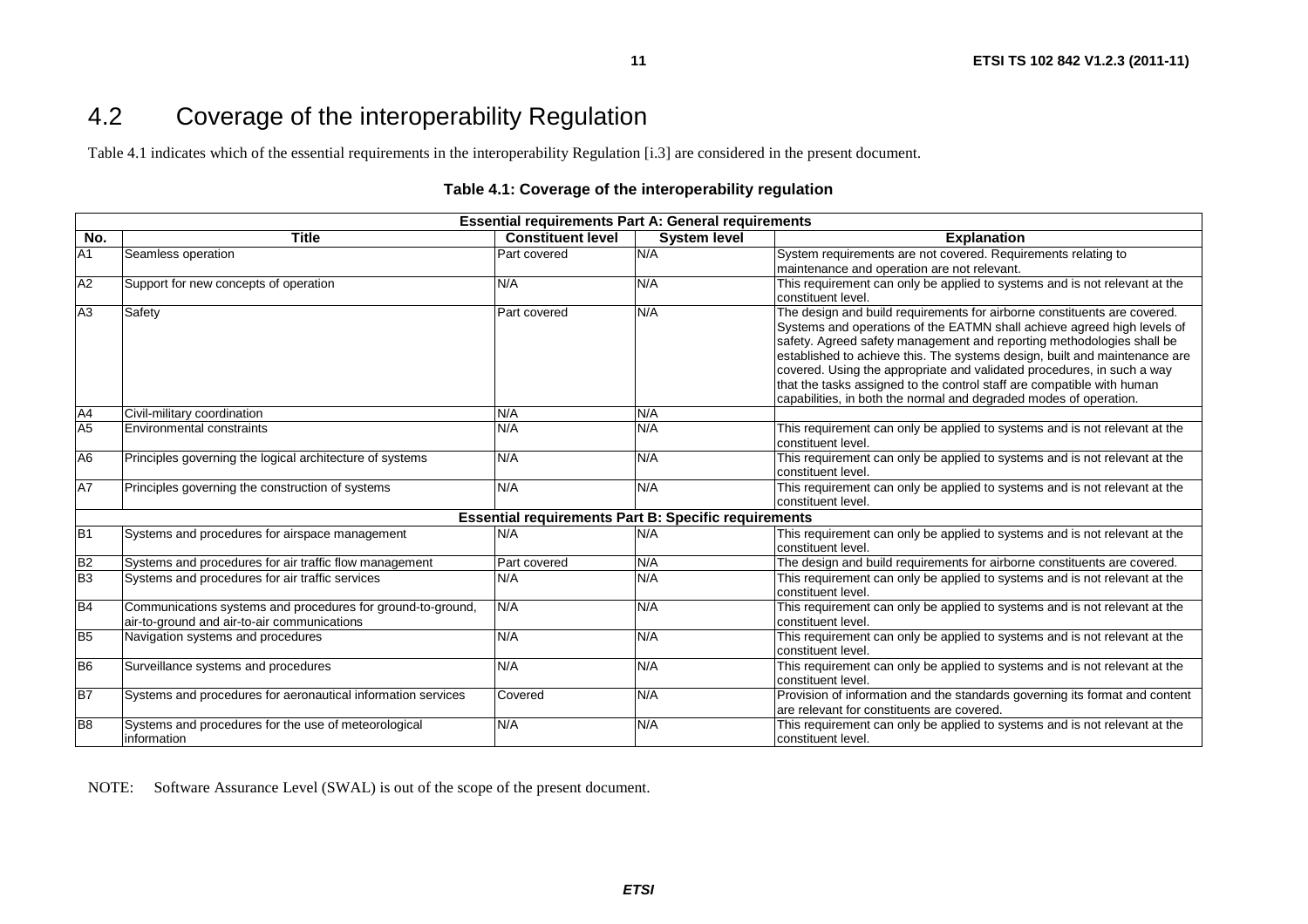### 4.3 Scope of interoperability

It is only possible to trace the constituent parts of the VDL Mode 4 airborne equipment with the interoperability Regulation. System-level configurations are outside the scope of the present document, as they are not manufacturer-specific.

### 5 Traceability to interoperability essential requirements

### 5.1 Requirement traceability

EC 552/2004 [i.3] has been examined by ETSI TC AERO and the VDLM4 ground station equipment shows compliance with the requirements stated in the present document.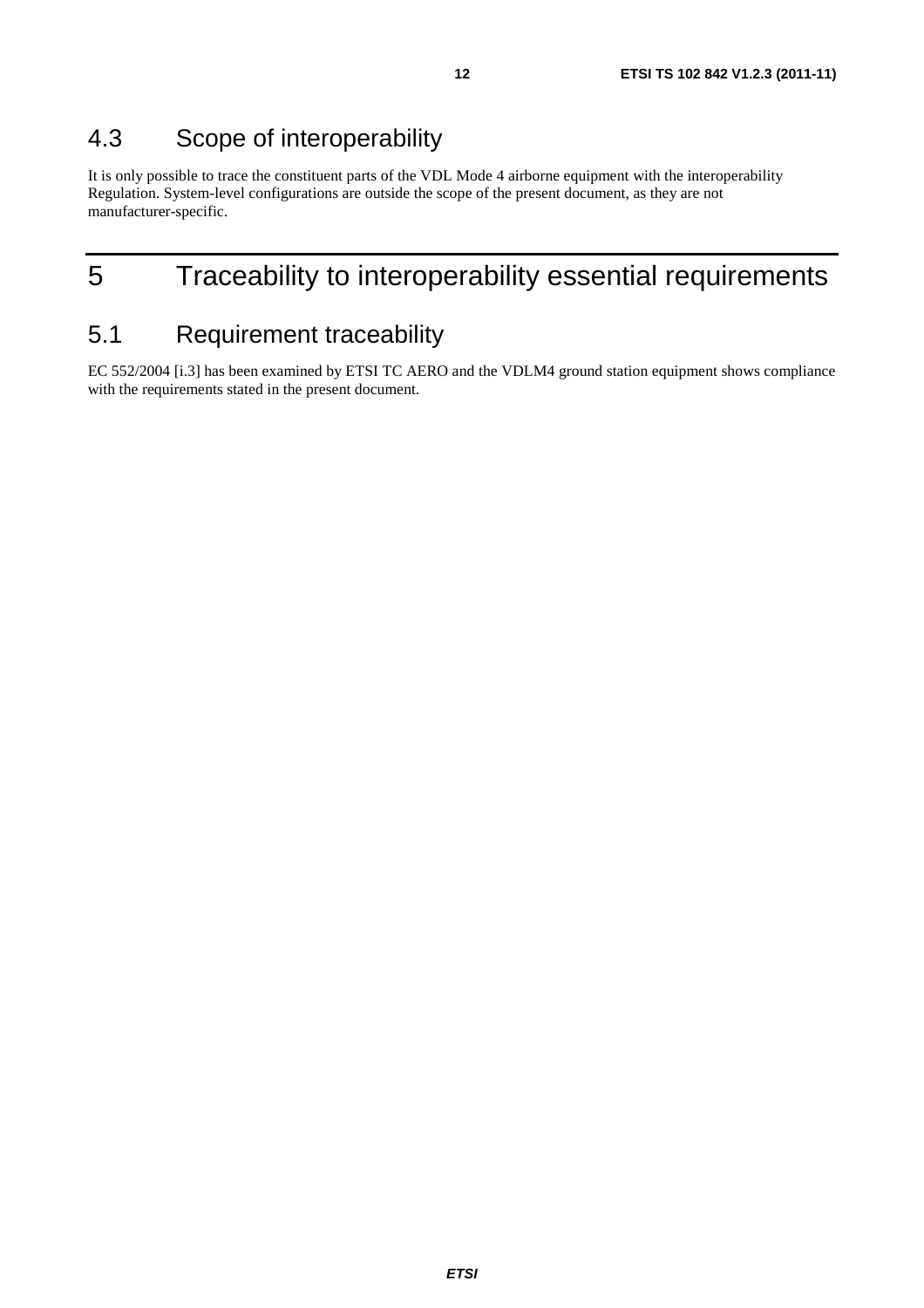# Annex A (informative): Bibliography

- EUROCAE ED-78A: "Guidelines for approval of the provision and use of ATS supported by data communications".
- ETSI EN 301 489-22 (V1.3.1): "Electromagnetic compatibility and Radio spectrum Matters (ERM); ElectroMagnetic Compatibility (EMC) standard for radio equipment and services; Part 22: Specific conditions for ground based VHF aeronautical mobile and fixed radio equipment".
- Commission Regulation (EC) No 2150/2005 of 23 December 2005 laying down common rules for the flexible use of airspace.